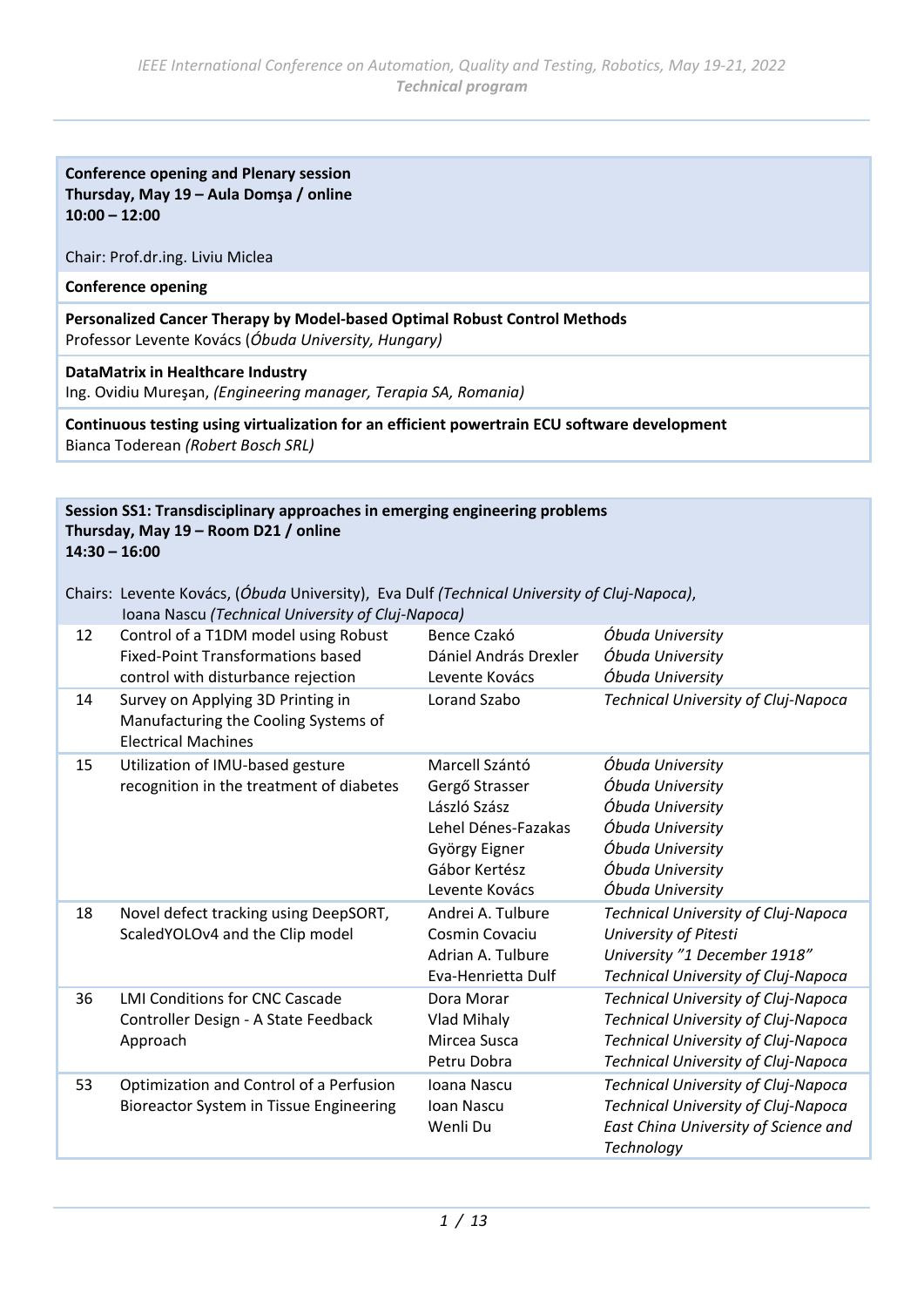#### **Session QT1 Thursday, May 19 - Room 356 / online 14:30 - 16:00**

Chair: Zsofia Lendek (*Technical University of Cluj-Napoca)*, Iulia Stefan (*Technical University of Cluj-Napoca)*,

|    | Mixed signal ASIC Validation                                                                                  | Adrian Georgescu                                                                                                                                                          | <b>Continental Automotive Systems</b>                                                                                                                                                                                                                                               |
|----|---------------------------------------------------------------------------------------------------------------|---------------------------------------------------------------------------------------------------------------------------------------------------------------------------|-------------------------------------------------------------------------------------------------------------------------------------------------------------------------------------------------------------------------------------------------------------------------------------|
| 6  | Locate, execute, expect design pattern                                                                        | Andrei M. Vadan<br>Liviu C. Miclea                                                                                                                                        | Porsche Engineering Romania<br><b>Technical University of Cluj-Napoca</b>                                                                                                                                                                                                           |
| 43 | Towards assuring conformance of AI<br>systems                                                                 | Calin-Marian Iurian<br>Adrian Groza                                                                                                                                       | Technical University of Cluj-Napoca<br>Technical University of Cluj-Napoca                                                                                                                                                                                                          |
| 51 | Detect data deviation for temperature<br>and ambient light sensors, and create a<br>simple calibration method | Andrei M. Vadan<br>Liviu C. Miclea                                                                                                                                        | Porsche Engineering Romania<br>Technical University of Cluj-Napoca                                                                                                                                                                                                                  |
| 59 | Input-Aware Approximate Computing                                                                             | Ali Piri<br>Saeedi Sepide<br>Mario Barbareschi<br><b>Bastien Deveautour</b><br>Stefano Di Carlo<br>lan O'Connor<br>Alessandro Savino<br>Marcello Traiola<br>Alberto Bosio | Lyon Institute of Nanotechnology<br>Politecnico di Torino<br>University of Naples Federico II<br>Lyon Institute of Nanotechnology<br>Politecnico di Torino<br>Lyon Institute of Nanotechnology<br>Politecnico di Torino<br>Inria Rennes / IRISA<br>Lyon Institute of Nanotechnology |
| 72 | Implementation and testing of digital<br>filters on STM32 Nucleo-64P                                          | Sim Simona-Daiana<br>Zsófia Lendek<br>Petru Dobra                                                                                                                         | Technical University of Cluj-Napoca<br>Technical University of Cluj-Napoca<br><b>Technical University of Cluj-Napoca</b>                                                                                                                                                            |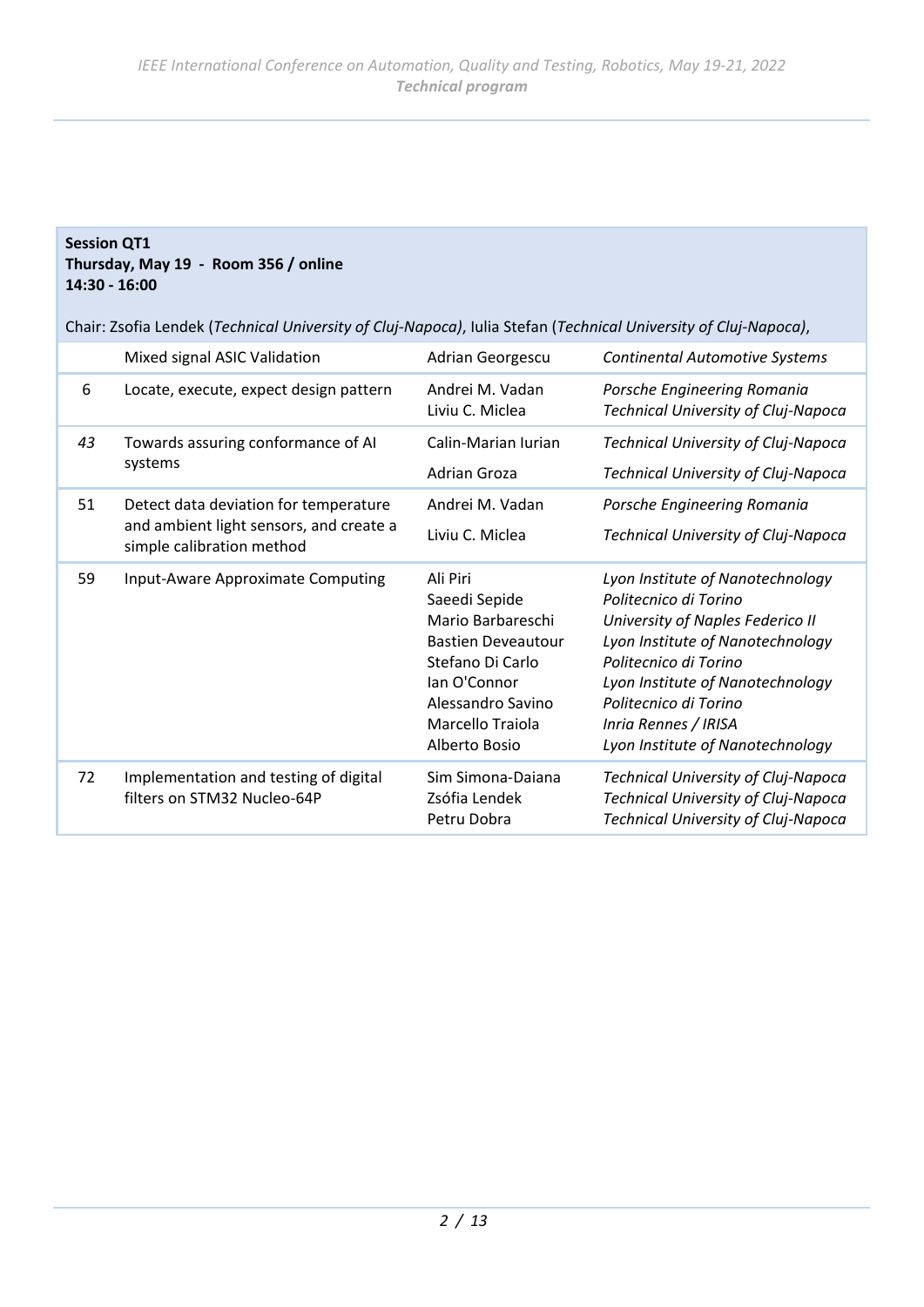## **Session QT2 Thursday, May 19 – online 14:30 – 16:00**

Chair: Camelia Avram (*Technical University of Cluj-Napoca)*, Mirela Dobra (*Technical University of Cluj-Napoca)*, Mihai Hulea (*Technical University of Cluj-Napoca)*,

| 11 | Quality Enhancement of the SEM<br>Images                                                                                                                | <b>Florin Toadere</b><br>Nicoleta Tosa<br>Alin Sebastian Porav                                                                                 | National Institute for Research and<br>Development of Isotopic and<br>Molecular Technologies Cluj-Napoca<br>National Institute for Research and<br>Development of Isotopic and<br>Molecular Technologies Cluj-Napoca<br>National Institute for Research and<br>Development of Isotopic and |
|----|---------------------------------------------------------------------------------------------------------------------------------------------------------|------------------------------------------------------------------------------------------------------------------------------------------------|--------------------------------------------------------------------------------------------------------------------------------------------------------------------------------------------------------------------------------------------------------------------------------------------|
| 26 | Computerized Detection of JWH<br><b>Synthetic Cannabinoids Class</b><br>Membership Based on Machine<br>Learning Algorithms and Molecular<br>Descriptors | Catalina Mercedes Burlacu<br>Mirela Praisler<br>Adrian Constantin Burlacu                                                                      | Molecular Technologies Cluj-Napoca<br>Dunarea de Jos University of Galati<br>Dunarea de Jos University of Galati<br>Dunarea de Jos University of Galati                                                                                                                                    |
| 31 | Clustering consumption activities in a<br>water monitoring system                                                                                       | Diana-Andreea Arsene<br>Alexandru Predescu<br>Ciprian-Octavian Truică<br>Elena-Simona Apostol<br>Mariana Mocanu<br><b>Costin-Gabriel Chiru</b> | University Politehnica of Bucharest<br>University Politehnica of Bucharest<br>University Politehnica of Bucharest<br>University Politehnica of Bucharest<br>University Politehnica of Bucharest<br>University Politehnica of Bucharest                                                     |
| 58 | Towards energy communities: a multi-<br>agent case study                                                                                                | Mircea Stefan Simoiu<br>Ioana Fagarasan<br><b>Stephane Ploix</b><br>Vasile Calofir<br>Sergiu Stelian Iliescu                                   | Politehnica University of Bucharest<br>University Politehnica of Bucharest<br>Grenoble INP<br>Universitatea POLITEHNICA din<br><b>Bucuresti</b><br>Politehnica University of Bucharest                                                                                                     |
| 60 | Predictive maintenance efficiency<br>study using wireless sensor clusters<br>(WSCs)                                                                     | Ioan Szabo<br>Andrei Alexandru Tulbure<br>Dorin Fleseriu<br>Adrian Alexandru Tulbure                                                           | University of Pitesti<br>Technical University of Cluj-Napoca<br>University of Pitesti<br>University of Alba Iulia                                                                                                                                                                          |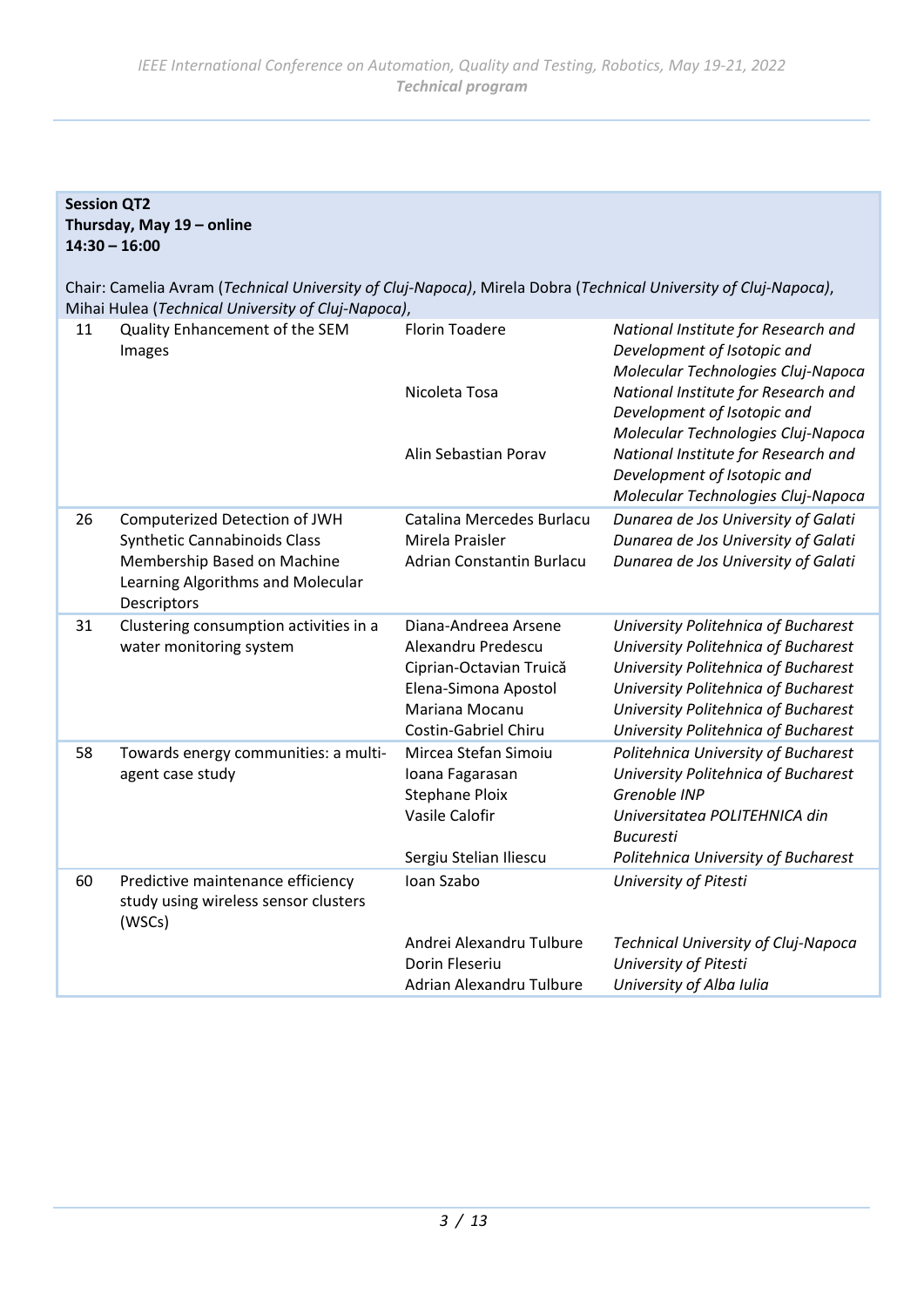## **Session SS4 Thursday, May 19 – Room D21 / online 16:30 – 18:00**

Chairs: Isabela Birs *(Technical University of Cluj-Napoca),* Dana Copot *(Ghent University)*, Cristina Mureşan *(Technical University of Cluj-Napoca)* 24 Use of Intelligent Digital Twin for Dynamic Calculation of the Reliability of Industrial Automation Systems Nasser Jazdi *University of Stuttgart / IAS* Baran Gül *University of Stuttgart* Manuel Müller *University of Stuttgart / IAS* 29 A systematic framework for design and evaluation of control strategies for continuous manufacturing of tablets Dana Copot *Ghent University* 33 Closed-Loop System Sensitivity Analysis for Passivity-Based Controller Parameters Vlad Mihaly *Technical University of Cluj-Napoca* Mircea Susca *Technical University of Cluj-Napoca* Dora Morar *Technical University of Cluj-Napoca* Petru Dobra *Technical University of Cluj-Napoca* 35 Worst-Case Execution Time Estimation for Numerical Controllers Mircea Susca *Technical University of Cluj-Napoca* Vlad Mihaly *Technical University of Cluj-Napoca* Dora Morar *Technical University of Cluj-Napoca* Petru Dobra *Technical University of Cluj-Napoca* 38 Optimization of the Wastewater Treatment Plant Recycle Flowrates Using Artificial Neural Networks Norbert-Botond Mihály *Babeş-Bolyai University* Alexandra-Veronica Luca *Babeş-Bolyai University* Melinda Simon-Várhelyi *Babeş-Bolyai University* Vasile-Mircea Cristea *Babeş-Bolyai University* 73 Fractional Order Controller for the 13C Isotope Separation Process Roxana Motorga *Technical University of Cluj-Napoca* Vlad Muresan *Technical University of Cluj-Napoca* Mihail Abrudean *Technical University of Cluj-Napoca* Iulia Clitan *Technical University of Cluj-Napoca* Mihaela Unguresan *Technical University of Cluj-Napoca* Mihai Marusciac *Technical University of Cluj-Napoca*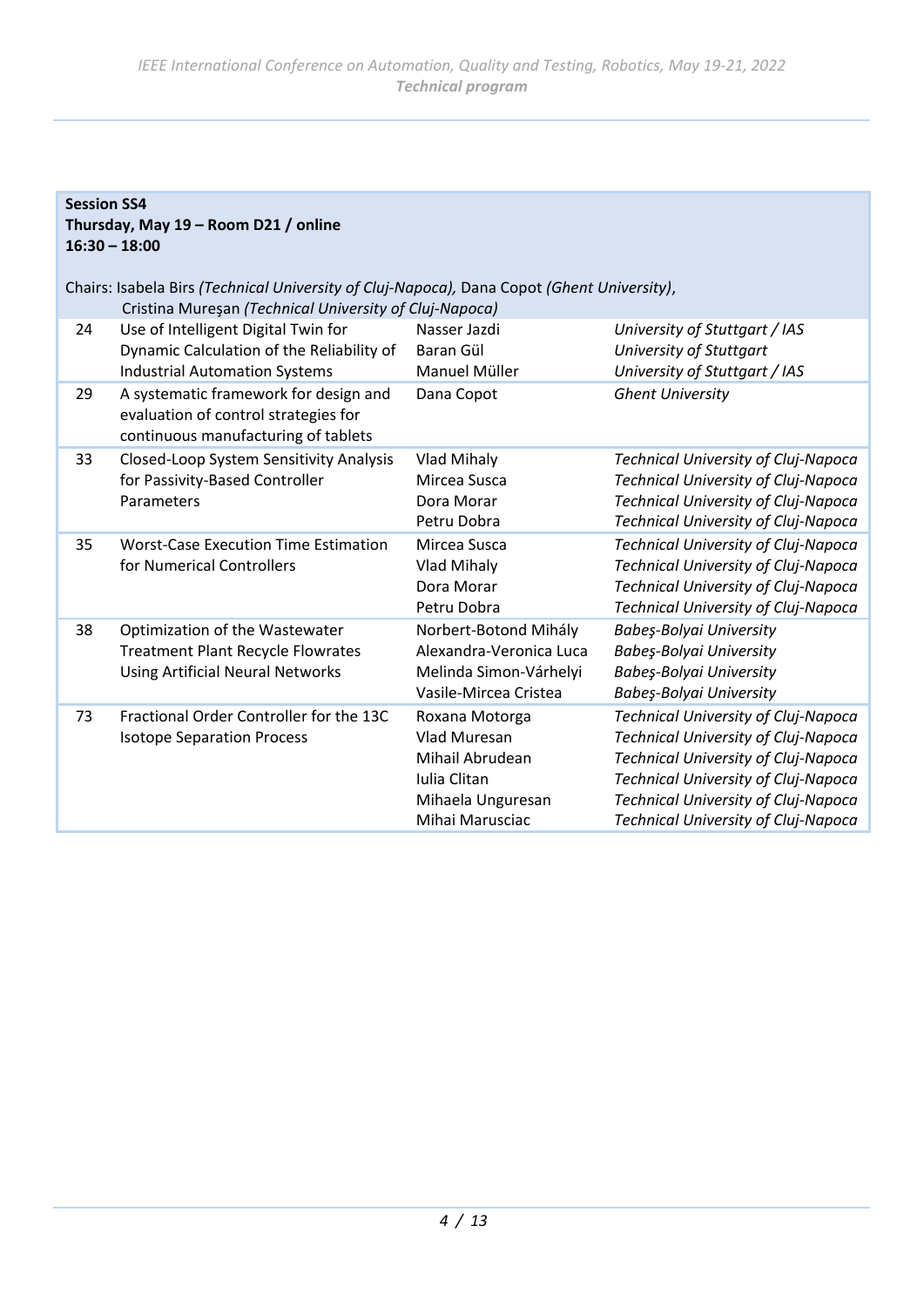# **Session R1 Thursday, May 19 – Room 356 / online 16:30 – 18:00**

Chair: Cosmin Marcu (*Technical University of Cluj-Napoca)*, Anastasios Natsakis (*Technical University of Cluj-Napoca)*

| 48 | Development of a Human Service Robot<br>application using Pepper robot as a | Bogdan Gabriel<br>Draghici | <b>Technical University of Cluj-Napoca</b>                         |
|----|-----------------------------------------------------------------------------|----------------------------|--------------------------------------------------------------------|
|    | museum guide                                                                | Alexandra Elena Dobre      | Technical University of Cluj-Napoca                                |
|    |                                                                             | <b>Marius Misaros</b>      | <b>Technical University of Cluj-Napoca</b>                         |
|    |                                                                             | Ovidiu Petru Stan          | Technical University of Cluj-Napoca                                |
| 54 | Analysis and preliminary design of a new<br>parallel robot for SILS         | Ionut-Mihai Ulinici        | CESTER, Technical University of Cluj-<br>Napoca                    |
|    |                                                                             | Nicolae Crisan             | Iuliu Hatieganu University of<br>Medicine and Pharmacy Cluj-Napoca |
|    |                                                                             | Calin Vaida                | Technical University of Cluj-Napoca                                |
|    |                                                                             | Iulia Andras               | Iuliu Hatieganu University of                                      |
|    |                                                                             |                            | Medicine and Pharmacy Cluj-Napoca                                  |
|    |                                                                             | Doina Pisla                | Technical University of Cluj-Napoca                                |
| 55 | HRI based command system of a modular                                       | Alin Burz                  | Technical University of Cluj-Napoca                                |
|    | parallel robot for brachial monoparesis                                     | Paul Tucan                 | <b>Technical University of Cluj-Napoca</b>                         |
|    |                                                                             | Nicoleta Tohanean          | Iuliu Hatieganu University of                                      |
|    |                                                                             |                            | Medicine and Pharmacy Cluj-Napoca                                  |
|    |                                                                             | Bogdan Gherman             | Technical University of Cluj-Napoca                                |
|    |                                                                             | Calin Vaida                | Technical University of Cluj-Napoca                                |
|    |                                                                             | Cristian Abrudan           | Iuliu Hatieganu University of                                      |
|    |                                                                             |                            | Medicine and Pharmacy Cluj-Napoca                                  |
|    |                                                                             | Giusppe Carbone            | University of Calabria, Cosenza                                    |
|    |                                                                             | Doina Pisla                | Technical University of Cluj-Napoca                                |
| 61 | MPI Planar Correction of Pulse Based ToF                                    | Marian-Leontin Pop         | <b>Technical University of Cluj-Napoca</b>                         |
|    | Cameras                                                                     | Levente Tamas              | Technical University of Cluj-Napoca                                |
| 86 | Underwater robot pose estimation using                                      | Vicu-Mihalis Maer          | <b>Technical University of Cluj-Napoca</b>                         |
|    | acoustic methods and intermittent                                           | Levente Tamas              | <b>Technical University of Cluj-Napoca</b>                         |
|    | position measurements at the surface                                        | Lucian Bușoniu             | Technical University of Cluj-Napoca                                |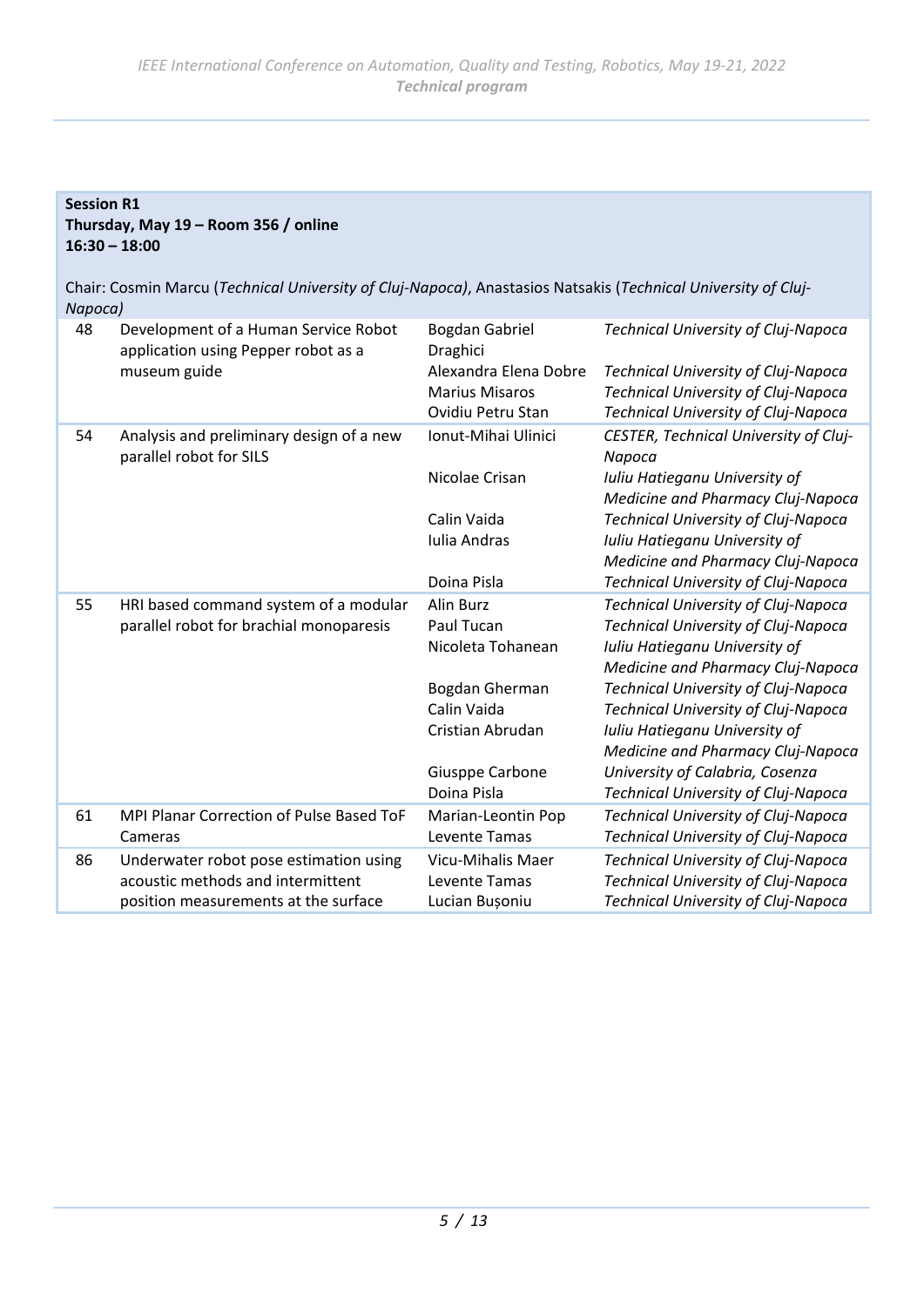**Session QT3**

**Thursday, May 19 – online**

|    | $16:30 - 18:00$                                                                                             |                                                                         |                                                                                                                                                          |
|----|-------------------------------------------------------------------------------------------------------------|-------------------------------------------------------------------------|----------------------------------------------------------------------------------------------------------------------------------------------------------|
|    | Chair: Honoriu Valean (Technical University of Cluj-Napoca), Dan Radu (Technical University of Cluj-Napoca) |                                                                         |                                                                                                                                                          |
| 10 | Security Analysis of Vehicle Instrument<br>Clusters by Automatic Fuzzing and Image<br>Acquisition           | Alfred Anistoroaei<br>Bogdan Groza<br>Pal-Stefan Murvay<br>Eugen Gurban | Politehnica University of Timisoara<br>Politehnica University of Timisoara<br>Politehnica University of Timisoara<br>Politehnica University of Timisoara |
| 23 | Judicial surveillance of cyber-physical<br>systems                                                          | Ticovan Ioan Vasile<br>Sebestyen Gheorghe                               | Technical University of Cluj-Napoca<br>Technical University of Cluj-Napoca                                                                               |
| 41 | <b>Test Cost-Test Quality Modeling For</b><br><b>Adaptive Test</b>                                          | <b>Bekir Zahit Demiray</b><br><b>Baris Arslan</b>                       | University of Iowa<br><b>Acibadem University</b>                                                                                                         |
| 74 | <b>Ontology Driven High Performance</b><br>Messaging System for Distributed<br><b>Software Platforms</b>    | Daniela Delinschi<br>Rudolf Erdei<br>Oliviu Matei                       | <b>Holisun SRL</b><br><b>Holisun SRL</b><br>Technical University of Cluj-Napoca,<br>North University Centre of Baia Mare                                 |
| 79 | 3D Object Recognition Method using<br><b>CNNs and Slicing</b>                                               | Razvan Gabriel<br>Dumitru<br>Sebastian Antonio<br>Toma<br>Dorian Gorgan | Technical University of Cluj-Napoca<br>Technical University of Cluj-Napoca<br>Technical University of Cluj-Napoca                                        |
| 21 | A performance evaluation of modern<br>virtualization techniques                                             | Ionut Donca<br>Liviu Miclea<br>Ovidiu Petru Stan                        | Technical University of Cluj-Napoca<br>Technical University of Cluj-Napoca<br>Technical University of Cluj-Napoca                                        |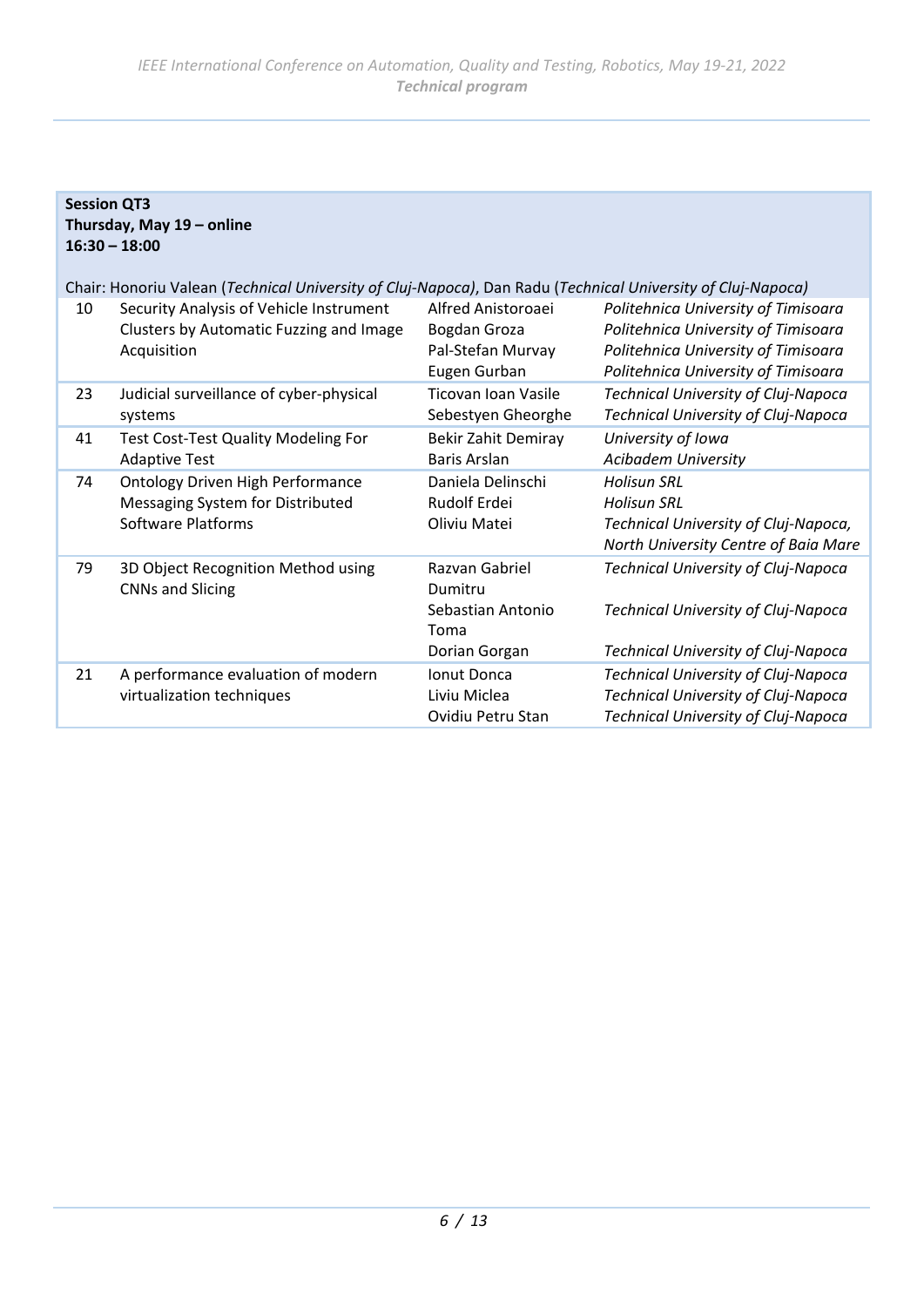| <b>Session A1</b><br>Friday, May 20 - online<br>$9:00 - 10:30$ |                                                                                                                                                                         |                                                                                                                                                    |                                                                                                                                                                   |
|----------------------------------------------------------------|-------------------------------------------------------------------------------------------------------------------------------------------------------------------------|----------------------------------------------------------------------------------------------------------------------------------------------------|-------------------------------------------------------------------------------------------------------------------------------------------------------------------|
| 40                                                             | Chair: Thomas Josso-Laurain (University of Haute-Alsace), Levente Tamas (Technical University of Cluj-Napoca)<br>A new exoskeleton robot for human<br>motion assistance | Ionut Geonea<br>Cristian Copilusi<br>Alexandru Margine<br><b>Leonard Marius</b><br>Ciurezu-Gherghe<br>Nicolae Dumitru<br><b>Adrian Sorin Rosca</b> | University of Craiova<br>University of Craiova<br>University of Craiova<br>University of Craiova<br>University of Craiova<br>University of Craiova                |
| 44                                                             | Transforming the university campus into<br>an open-lab: the SMART-UHA project                                                                                           | Jonathan Ledy<br>Thomas Josso-Laurain<br>Frédéric Fondement<br>Sébastien Bindel<br>Frédéric Drouhin<br>Françoise Simon<br><b>Michel Basset</b>     | <b>IRIMAS UHA</b><br><b>IRIMAS UHA</b><br><b>IRIMAS UHA</b><br><b>IRIMAS UHA</b><br><b>IRIMAS UHA</b><br><b>CREGO UHA</b><br><b>IRIMAS UHA</b>                    |
| 45                                                             | Flexible mechanical system with<br>applications in exploratory activities                                                                                               | <b>Leonard Marius</b><br>Ciurezu-Gherghe<br>Nicolae Dumitru<br>Ionut Geonea<br>Stefan Lucian Bostina                                               | University of Craiova<br>University of Craiova<br>University of Craiova<br>Softronic SRL Craiova                                                                  |
| 46                                                             | Telepresence robot for exploring<br>protected natural areas                                                                                                             | Paul Tota<br>Gelu Ovidiu Tirian<br>Ligia Chiorean<br>Mircea-Florin Vaida                                                                           | <b>Technical University of Cluj-Napoca</b><br>"Politehnica" University of Timisoara<br>Technical University of Cluj-Napoca<br>Technical University of Cluj-Napoca |
| 64                                                             | Development of a Neural Network<br>Method to Estimate the Workspace of a<br><b>Parallel Robot</b>                                                                       | Catalin Boanta<br>Cornel Brisan                                                                                                                    | Technical University of Cluj-Napoca<br>Technical University of Cluj-Napoca                                                                                        |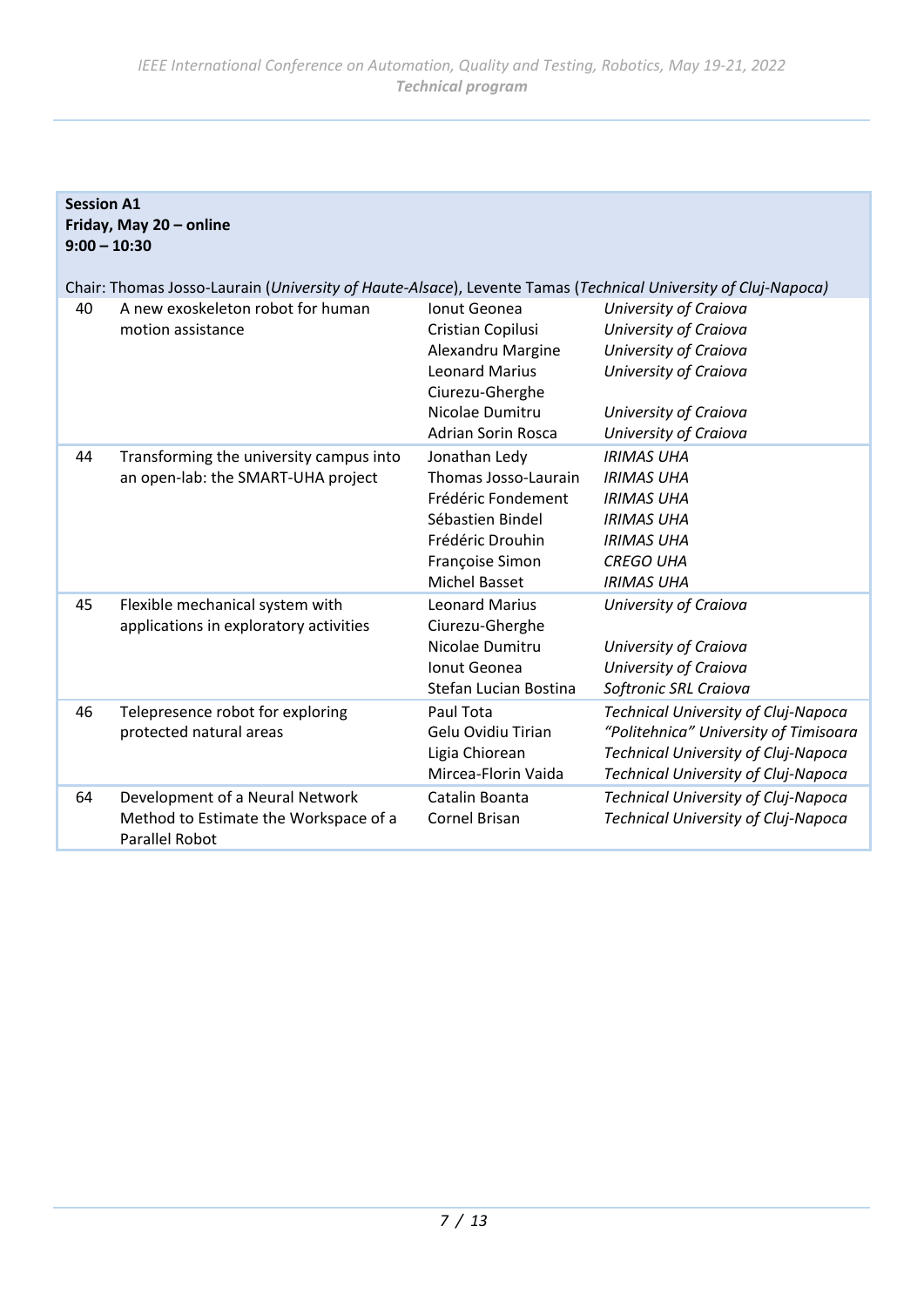**Session QT4**

| Friday, May 20-online<br>$9:00 - 10:30$ |                                                                                                                                                 |                                                                          |                                                                                                                                                                                                                                                                          |
|-----------------------------------------|-------------------------------------------------------------------------------------------------------------------------------------------------|--------------------------------------------------------------------------|--------------------------------------------------------------------------------------------------------------------------------------------------------------------------------------------------------------------------------------------------------------------------|
|                                         | Chair: Teodora Sanislav (Technical University of Cluj-Napoca), Emilia Sipos (Technical University of Cluj-Napoca)                               |                                                                          |                                                                                                                                                                                                                                                                          |
| 4                                       | An Internet of Things-Enabled Sound<br>Level Meter Using Off-the-Shelf<br>Components                                                            | George Mois<br>Teodora Sanislav<br>Silviu Corneliu Folea                 | <b>Technical University of Cluj-Napoca</b><br>Technical University of Cluj-Napoca<br>Technical University of Cluj-Napoca                                                                                                                                                 |
| 50                                      | Studies on the operation of<br>electromagnetic actuators with potential<br>use to reduce the level of vibrations<br>generated in piping systems | Vlad Mihai Panainte<br>Sanda Oltean<br>Ana Maria Moldovan<br>Horia Bălan | <b>Technical University of Cluj-Napoca</b><br>Technical University of Cluj-Napoca<br><b>Technical University of Cluj-Napoca</b><br><b>Technical University of Cluj-Napoca</b>                                                                                            |
| 62                                      | Using analog scrambling circuits for<br>automotive sensor integrity and<br>authenticity                                                         | Alessandro Savino<br>Cristiano Chenet<br>Stefano Di Carlo                | Politecnico di Torino<br>Politecnico di Torino<br>Politecnico di Torino                                                                                                                                                                                                  |
| 76                                      | Activity recognition using unsupervised<br>learning                                                                                             | Anca Alexan<br>Alexandru Alexan<br>Stefan Oniga                          | Technical University of Cluj-Napoca,<br>North University Centre of Baia Mare<br>Technical University of Cluj-Napoca,<br>North University Centre of Baia Mare<br>Technical University of Cluj-Napoca,<br>North University Center of Baia Mare<br>/ University of Debrecen |
| 77                                      | Smartwatch activity recognition feature<br>comparison using ML.net                                                                              | Alexandru Alexan<br>Anca Alexan<br>Stefan Oniga                          | Technical University of Cluj-Napoca,<br>North University Centre of Baia Mare<br>Technical University of Cluj-Napoca,<br>North University Centre of Baia Mare<br>Technical University of Cluj-Napoca,<br>North University Center of Baia Mare                             |
|                                         |                                                                                                                                                 |                                                                          | / University of Debrecen                                                                                                                                                                                                                                                 |
| 84                                      | PCB quality check: optical inspection<br>using color mask and image thresholding                                                                | <b>Emilia Sipos</b><br>Alexandra Ones<br>Laura Nicoleta Ivanciu          | <b>Technical University of Cluj-Napoca</b><br>Technical University of Cluj-Napoca<br>Technical University of Cluj-Napoca                                                                                                                                                 |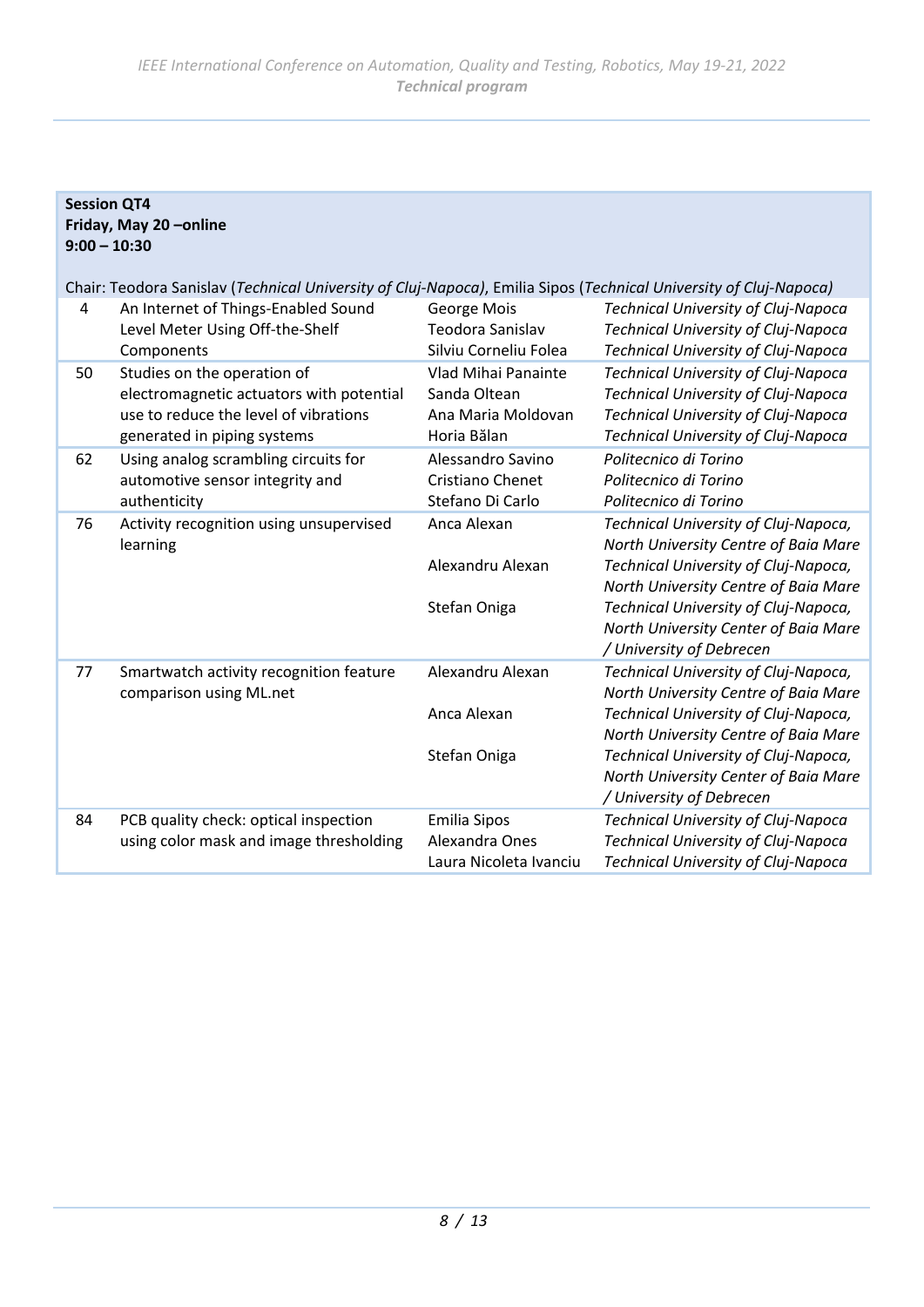**Session A2**

|    | Friday, May 20 - online<br>$9:00 - 10:30$                                                                          |                                                  |                                                                                                                                 |  |
|----|--------------------------------------------------------------------------------------------------------------------|--------------------------------------------------|---------------------------------------------------------------------------------------------------------------------------------|--|
|    | Chair: Mihaela Dinsoreanu (Technical University of Cluj-Napoca), Eugen Pop (University "Politehnica" of Bucharest) |                                                  |                                                                                                                                 |  |
| 8  | <b>Extraction of Functional Brain Networks</b><br>from EEG Signals in the Context of Visual<br>Perception          | Dan Dumitru<br>Emanuela Ceuta<br>Raul C. Mureșan | Technical University of Cluj-Napoca<br><b>Technical University of Cluj-Napoca</b><br>Transylvanian Institute of<br>Neuroscience |  |
|    |                                                                                                                    | Vlad Moca                                        | Transylvanian Institute of<br>Neuroscience                                                                                      |  |
|    |                                                                                                                    | Mihaela Dinsoreanu                               | Technical University of Cluj-Napoca                                                                                             |  |
| 25 | <b>Classification of Sessile Oak Leaves</b><br>Affected by Defoliating Insects                                     | Rares Petrisor<br>Honoriu Valean                 | Technical University of Cluj-Napoca<br>Technical University of Cluj-Napoca                                                      |  |
| 27 | Road traffic analysis using unmanned<br>aerial vehicle and image processing<br>algorithms                          | Carmen Gheorghe<br>Nicolae Filip                 | Technical University of Cluj-Napoca<br>Technical University of Cluj-Napoca                                                      |  |
| 56 | <b>Cyber-Physical Systems Based Business</b><br>Models                                                             | Eugen Pop                                        | University "Politehnica" of<br>Bucharest; R&D Institute for<br><b>Automation-IPA SA</b>                                         |  |
|    |                                                                                                                    | Daniela Gîfu                                     | IIT, Romanian Academy - Iași branch<br>& "Alexandru Ioan Cuza" University<br>of Iași                                            |  |
|    |                                                                                                                    | Mihnea Alexandru<br>Moisescu                     | University "Politehnica" of Bucharest                                                                                           |  |
| 82 | Ab initio gene identification using Apache<br>Spark                                                                | <b>Tatar Simion-Daniel</b><br>Gheorghe Sebestyen | Technical University of Cluj-Napoca<br>Technical University of Cluj-Napoca                                                      |  |

# *9 / 13*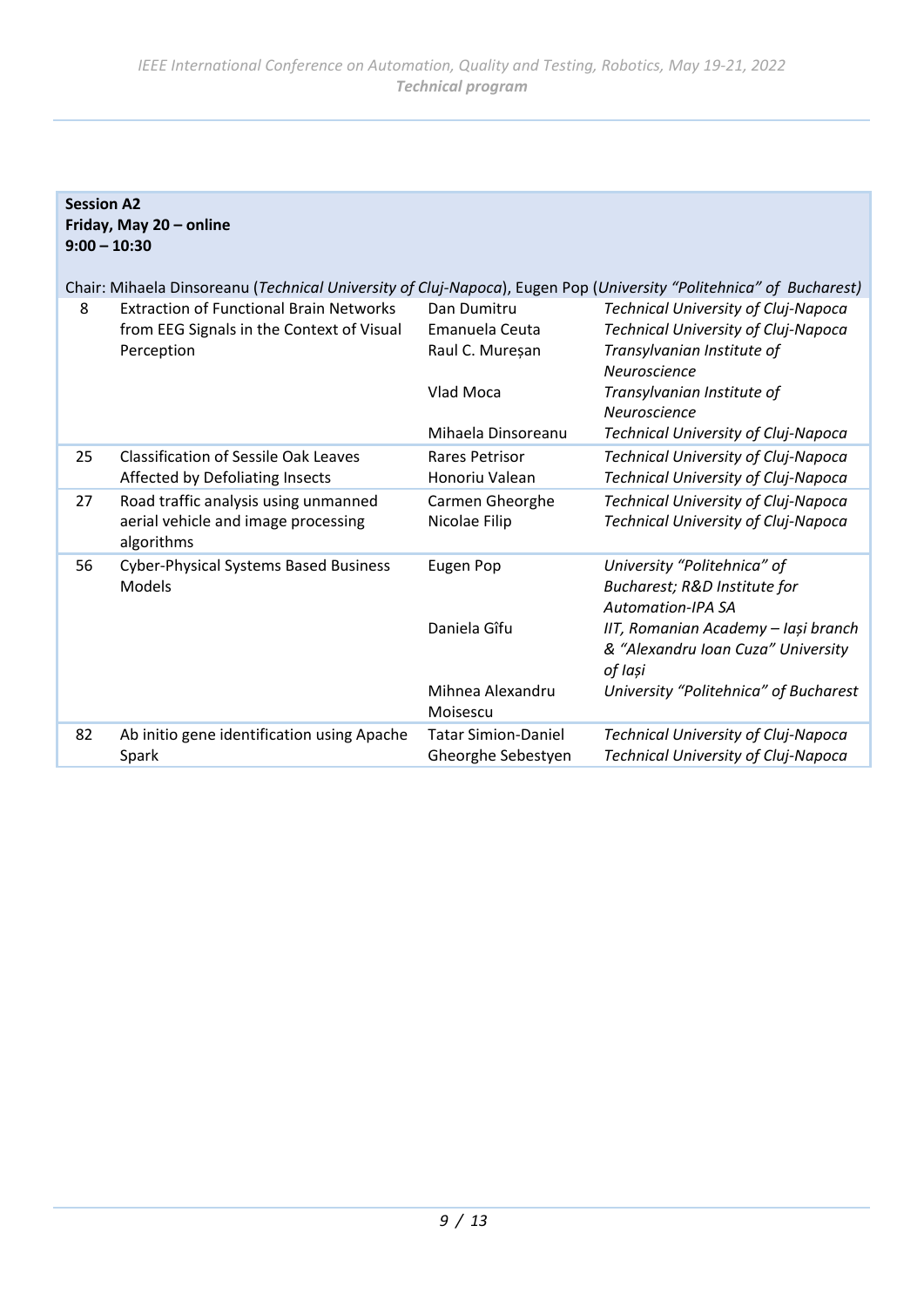| <b>Session C1</b>       |  |  |
|-------------------------|--|--|
| Friday, May 20 - online |  |  |
| $11:00 - 12:30$         |  |  |

Chair: Zoltan Nagy (*Technical University of Cluj-Napoca)*, Iulia Clitan (*Technical University of Cluj-Napoca*)

| 16 | Field Orientation Control of a PMSM<br>Electrical Drive System with Application in<br>Hybrid Electric Vehicle   | Helga Silaghi<br>Viorica Spoiala<br>Sanda Dale<br>Claudiu Costea<br><b>Tiberiu Barabas</b><br>Dragos Spoiala<br>Andrei Silaghi | University of Oradea<br>University of Oradea<br>University of Oradea<br>University of Oradea<br>University of Oradea<br>University of Oradea<br>University Politehnica Timisoara                                                       |
|----|-----------------------------------------------------------------------------------------------------------------|--------------------------------------------------------------------------------------------------------------------------------|----------------------------------------------------------------------------------------------------------------------------------------------------------------------------------------------------------------------------------------|
| 20 | Model Based Design Controller for Stand-<br>Alone Conversion System with MPPT                                   | Calin Rusu<br><b>Iulian Birou</b><br>Sorin Salcu                                                                               | <b>Technical University of Cluj-Napoca</b><br>Technical University of Cluj-Napoca<br>Technical University of Cluj-Napoca                                                                                                               |
| 39 | <b>Efficient Load Forecasting Model</b><br>Assessment for Embedded Building<br><b>Energy Management Systems</b> | Cristina Nichiforov<br>Nicoleta Arghira<br>Grigore Stamatescu<br>Iulia Stamatescu<br>Ioana Fagarasan<br>Sergiu Stelian Iliescu | University Politehnica of Bucharest<br>University Politehnica of Bucharest<br>University Politehnica of Bucharest<br>University Politehnica of Bucharest<br>University Politehnica of Bucharest<br>University Politehnica of Bucharest |
| 47 | H∞ controller design and parametric<br>identification for a DC brushed motor                                    | Oliver Janos<br>Petru Dobra                                                                                                    | Technical University of Cluj-Napoca<br>Technical University of Cluj-Napoca                                                                                                                                                             |
| 63 | <b>Experimental Control of Thermal</b><br>Processes inside the Datacenter                                       | Jefte Nagy<br>Mihail Radu Cătălin                                                                                              | National Institute for Research and<br>Development of Isotopic and<br>Molecular Technologies Cluj-Napoca<br>National Institute for Research and                                                                                        |
|    |                                                                                                                 | Truşcă<br><b>Ştefan Albert</b>                                                                                                 | Development of Isotopic and<br>Molecular Technologies Cluj-Napoca<br>National Institute for Research and<br>Development of Isotopic and<br>Molecular Technologies Cluj-Napoca                                                          |
|    |                                                                                                                 | Felix Fărcaş                                                                                                                   | National Institute for Research and<br>Development of Isotopic and<br>Molecular Technologies Cluj-Napoca                                                                                                                               |
|    |                                                                                                                 | Cristian-Andrei Lupşe                                                                                                          | National Institute for Research and<br>Development of Isotopic and<br>Molecular Technologies Cluj-Napoca                                                                                                                               |
|    |                                                                                                                 |                                                                                                                                |                                                                                                                                                                                                                                        |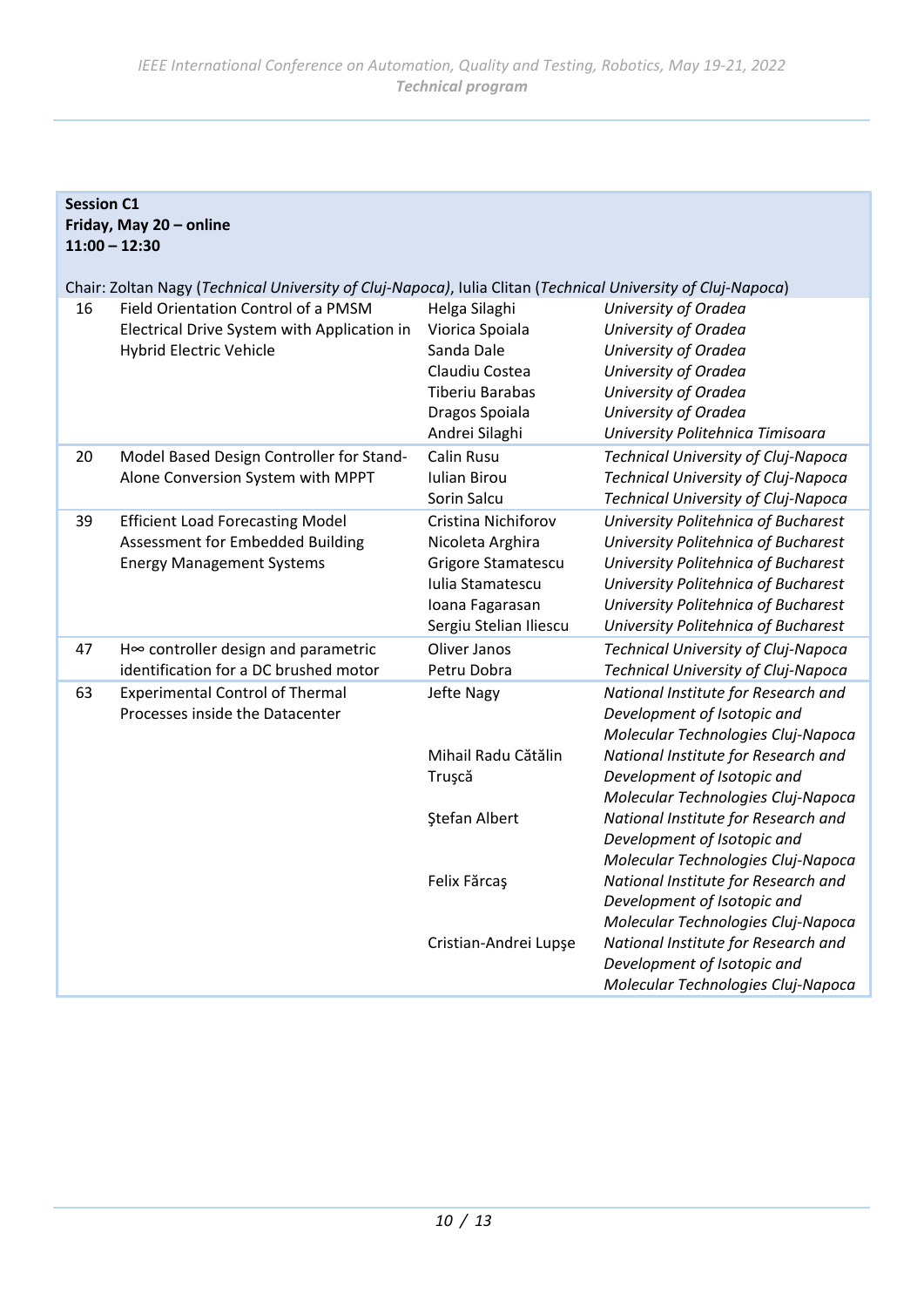|    | <b>Session A3</b>                                                                                           |                                                                                                                      |                                                                                                                                                                                                                                                                               |  |
|----|-------------------------------------------------------------------------------------------------------------|----------------------------------------------------------------------------------------------------------------------|-------------------------------------------------------------------------------------------------------------------------------------------------------------------------------------------------------------------------------------------------------------------------------|--|
|    | Friday, May 20 - online                                                                                     |                                                                                                                      |                                                                                                                                                                                                                                                                               |  |
|    | $11:00 - 12:30$                                                                                             |                                                                                                                      |                                                                                                                                                                                                                                                                               |  |
|    | Chair: Adrian Peculea (Technical University of Cluj-Napoca), Dan Gota (Technical University of Cluj-Napoca) |                                                                                                                      |                                                                                                                                                                                                                                                                               |  |
| 42 | Towards a self-describing gateway-<br>based IoT solution                                                    | Bogdan lancu<br>Andrei Gatea                                                                                         | Technical University of Cluj-Napoca<br>Technical University of Cluj-Napoca                                                                                                                                                                                                    |  |
| 49 | Evaluation of the Use of LiDAR Type<br>Systems in Environmental Protection                                  | <b>Constantin Daniel Oancea</b><br>Ciprian Mihai Coman<br>Bogdan Corneliu Toma                                       | University Politehnica of Bucharest<br><b>Tesagon International SRL</b><br><b>Tesagon International SRL</b>                                                                                                                                                                   |  |
| 66 | Multi-channel Chatbot and Robotic<br><b>Process Automation</b>                                              | Claudiu Domuta<br>Alexandra Fanca<br>Adela Puscasiu Pop<br>Dan Gota<br>Ovidiu Stan<br>Honoriu Valean<br>Liviu Miclea | Technical University of Cluj-Napoca<br>Technical University of Cluj-Napoca<br>Technical University of Cluj-Napoca<br>Technical University of Cluj-Napoca<br>Technical University of Cluj-Napoca<br>Technical University of Cluj-Napoca<br>Technical University of Cluj-Napoca |  |
| 70 | Simulation Framework for 6LoWPAN<br>Networks Using Mininet-WiFi                                             | Sorin Buzura<br><b>Hugo Bertrand</b><br>Raphaël Chevalier<br>Vasile Dadarlat<br>Adrian Peculea                       | Technical University of Cluj-Napoca<br>CESI Engineering School, Computer<br><b>Science Section, Rouen</b><br>CESI Engineering School, Computer<br>Science Section, Rouen<br>Technical University of Cluj-Napoca<br>Technical University of Cluj-Napoca                        |  |
| 85 | Automatic Tests Correction System in<br>Education                                                           | Ovidiu Buza                                                                                                          | Technical University of Cluj-Napoca                                                                                                                                                                                                                                           |  |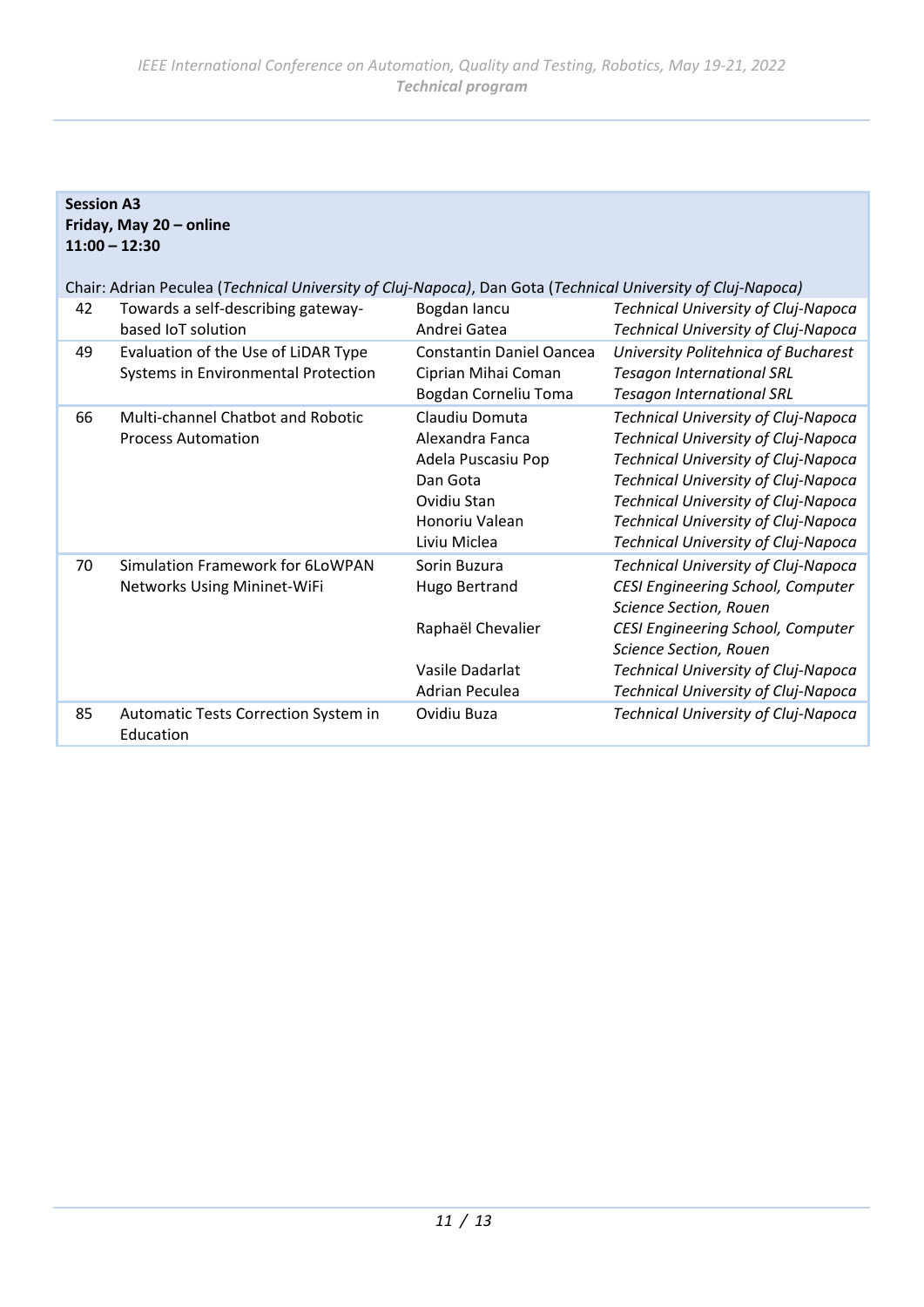# **Session A4 Friday, May 20 – Room 356 / online 14:30 – 16:00**

Chair: Alexandru Codrean (*Technical University of Cluj-Napoca)*, Roxana Both- Rusu (*Technical University of Cluj-Napoca)*

| 37 | A system for evaluating the correctness<br>of physical exercises execution                                             | Codruta Maria Serban<br>Anca Hangan                                                                                                                            | Technical University of Cluj-Napoca<br>Technical University of Cluj-Napoca                                                                                                                                                                                                                                           |
|----|------------------------------------------------------------------------------------------------------------------------|----------------------------------------------------------------------------------------------------------------------------------------------------------------|----------------------------------------------------------------------------------------------------------------------------------------------------------------------------------------------------------------------------------------------------------------------------------------------------------------------|
| 67 | Gaze Analysis and Concentration<br>Monitoring for Children With Attention<br>Disorder using Eye-Tracking               | Claudiu Domuta<br>Ruxandra Miron Onciul<br>Dan Gota<br>Alexandra Fanca<br>Adela Pop Puscasiu<br>Ovidiu Stan<br>Honoriu Valean<br>Liviu Miclea                  | <b>Technical University of Cluj-Napoca</b><br>Riverbed Technology Romania<br>Technical University of Cluj-Napoca<br>Technical University of Cluj-Napoca<br>Technical University of Cluj-Napoca<br>Technical University of Cluj-Napoca<br>Technical University of Cluj-Napoca<br>Technical University of Cluj-Napoca  |
| 71 | Probabilistic Petri Nets Model for<br>Assessing Temporal Variations of the<br>Number of Bikes in Bike-Sharing Stations | Horatiu Florian<br>Camelia Avram<br>Mihai Pop<br><b>Adrian Mocanu</b><br>Dan Radu<br>Adina Astilean                                                            | Technical University of Cluj-Napoca<br><b>Technical University of Cluj-Napoca</b><br>Technical University of Cluj-Napoca<br>Technical University of Cluj-Napoca<br>Technical University of Cluj-Napoca<br>Technical University of Cluj-Napoca                                                                        |
| 80 | A New Approach for Detection and<br>Analysis of Lung Pleural Line Morphology                                           | Roxana Both<br>Alexandra Popa<br>Bianca Toderean<br>Romeo Ioan Chira                                                                                           | <b>Technical University of Cluj-Napoca</b><br>Technical University of Cluj-Napoca<br>Technical University of Cluj-Napoca<br>University of Medicine and<br>Pharmacy Cluj-Napoca                                                                                                                                       |
| 81 | Romanian coins recognition and sum<br>counting system from image using<br><b>TensorFlow and Keras</b>                  | Alexandra Fanca<br>Adela Pop Puscasiu<br>Dan Ioan Gota<br>Flavius Madalin Giurgiu<br>Maria Magdalena Santa<br>Honoriu Valean<br>Claudiu Domuta<br>Liviu Miclea | Technical University of Cluj-Napoca<br>Technical University of Cluj-Napoca<br>Technical University of Cluj-Napoca<br>Technical University of Cluj-Napoca<br>Technical University of Cluj-Napoca<br>Technical University of Cluj-Napoca<br>Technical University of Cluj-Napoca<br>Technical University of Cluj-Napoca |